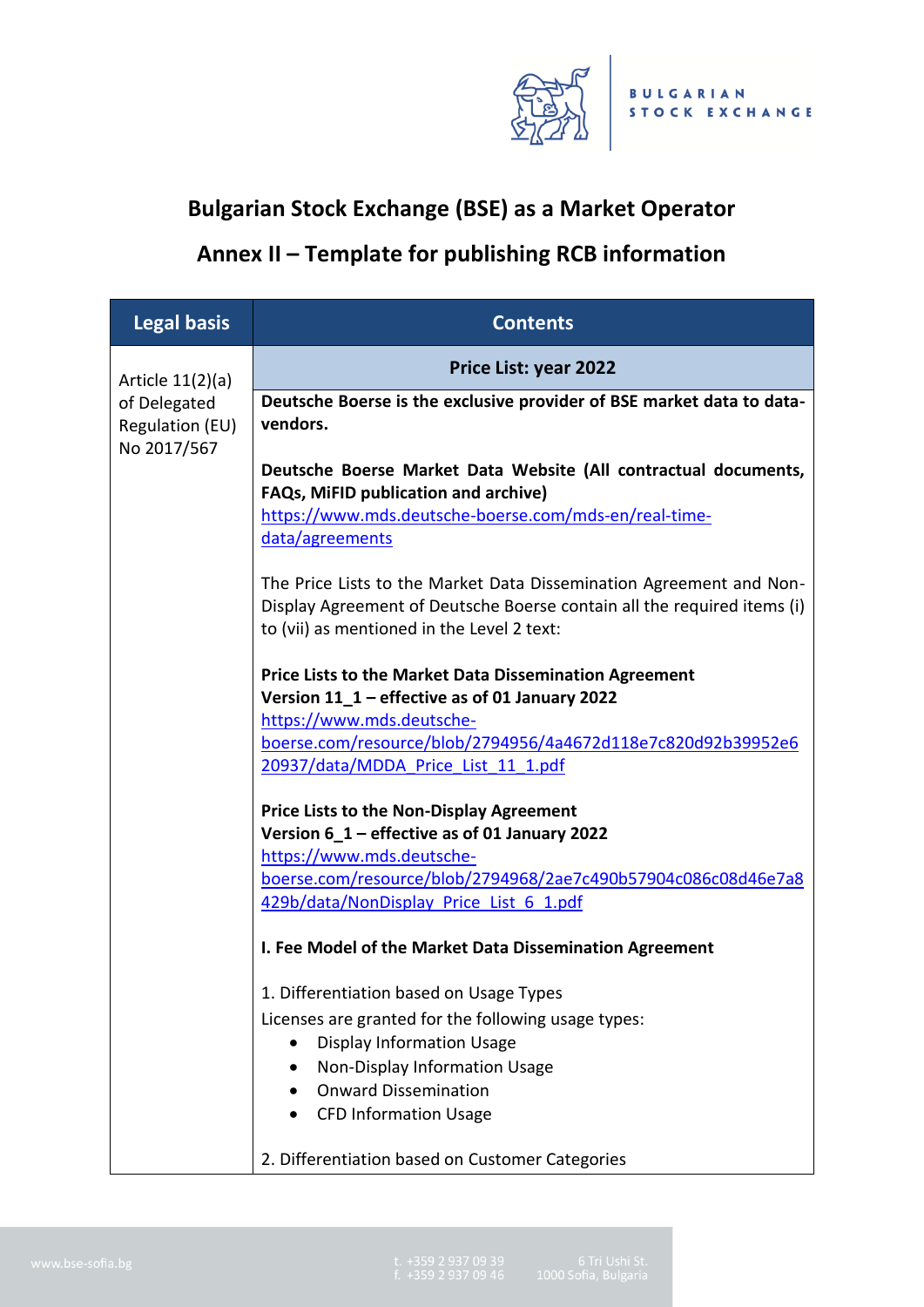

|                    | Secondly, license fees depend on the applicable Customer Category                                                 |
|--------------------|-------------------------------------------------------------------------------------------------------------------|
|                    | licensee has chosen under the relevant usage license.                                                             |
|                    | 3. Unit of Count vs. Flat Fee                                                                                     |
|                    | Thirdly, the specific fee to be paid depends either on the concrete usage                                         |
|                    | (measurement via units of count) or shall be paid as a lumpsum amount.                                            |
|                    | Discounts may be granted as stipulated in the relevant license                                                    |
|                    | agreement (Market Data Dissemination Agreement or Non-Display                                                     |
|                    | Agreement)                                                                                                        |
|                    | <b>II. Non-Display Agreement</b>                                                                                  |
|                    | Licensees who are not interested in other usage types than the Non-                                               |
|                    | Display Information Usage only need the Non-Display Agreement. With                                               |
|                    | respect to the applicable fee model, the same logic applies as illustrated                                        |
|                    | above with the deviation that only the usage type Non-Display<br>Information Usage is of relevance.               |
|                    |                                                                                                                   |
|                    | III. Further information                                                                                          |
|                    | The fee model is further explained in a Guidance Note which can be                                                |
|                    | accessed via Deutsche Boerse's Market Data Website taking into                                                    |
|                    | consideration both the Market Dissemination Agreement as well as the                                              |
|                    | Non-Display Agreement.                                                                                            |
|                    | Direct Link to the Market Data Policy Guidelines and FAQ to the Market                                            |
|                    | Data Dissemination Agreement and Non-Display Agreement:                                                           |
|                    | https://www.mds.deutsche-<br>boerse.com/resource/blob/2730912/f3635fc833c9b81a93f5cc2031fae                       |
|                    | e79/data/market-data-policy-guidelines-and-faq.pdf                                                                |
|                    |                                                                                                                   |
|                    | All announced changes to the Price Lists and related circulars which                                              |
|                    | explain amendments and changes of the price and product structure are<br>available in the archive at:             |
|                    | https://www.mds.deutsche-boerse.com/mds-en/real-time-                                                             |
|                    | data/agreements/archive-previous-versions                                                                         |
|                    |                                                                                                                   |
|                    | Detailed information, including pricelist, about the additional products                                          |
|                    | provided by Bulgarian Stock Exchange to BSE members and local<br>subscribers (only in Bulgarian) is available at: |
|                    | https://www.bse-sofia.bg/bg/data-dissemination-and-certificates                                                   |
|                    |                                                                                                                   |
| Article $11(2)(b)$ | Price List to the Market Data Dissemination Agreement of Deutsche                                                 |
| of Delegated       | Boerse AG; Version 11.1 - effective as of 01 January 2022                                                         |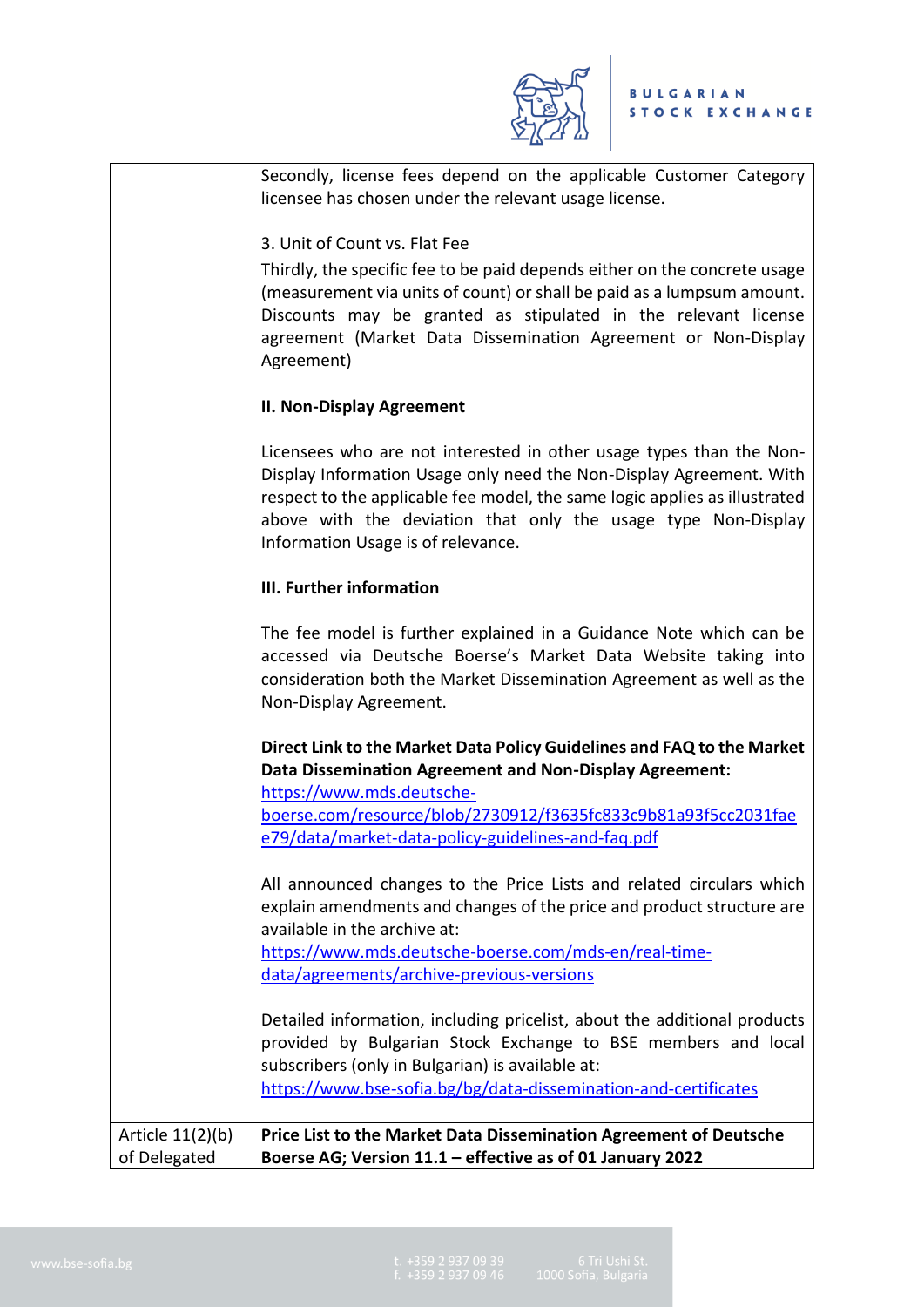

| Regulation (EU)                             |                                                                                                                                                                                                                                                                            | https://www.mds.deutsche-                                                   |                                                                                                                     |                                                      |
|---------------------------------------------|----------------------------------------------------------------------------------------------------------------------------------------------------------------------------------------------------------------------------------------------------------------------------|-----------------------------------------------------------------------------|---------------------------------------------------------------------------------------------------------------------|------------------------------------------------------|
| No 2017/567                                 |                                                                                                                                                                                                                                                                            |                                                                             | boerse.com/resource/blob/2794956/4a4672d118e7c820d92b39952e6                                                        |                                                      |
|                                             | 20937/data/MDDA Price List 11 1.pdf                                                                                                                                                                                                                                        |                                                                             |                                                                                                                     |                                                      |
|                                             | According to Section 3.3. of the General Terms and Conditions to the<br>Market Data Dissemination Agreement and Section 2.4 of the General<br>Terms and Conditions to the Non-Display Agreement, any fee changes<br>will be announced with at least 90 days' prior notice. |                                                                             |                                                                                                                     |                                                      |
| Article<br>$11(2)(c)(i-iii)$ of             | <b>Market Data Content Information</b><br>Period covered: 01/01/2021 - 31/12/2021                                                                                                                                                                                          |                                                                             |                                                                                                                     |                                                      |
| Delegated<br>Regulation (EU)<br>No 2017/567 | <b>Asset Class</b>                                                                                                                                                                                                                                                         | 1) Number of<br>instruments<br>covered                                      | 2) Total<br>turnover of<br>instruments<br>covered                                                                   | 3) Pre-<br>trade/post-<br>trade market<br>data ratio |
|                                             | <b>Equity</b><br>instruments<br>(shares, ETFs,<br>DRs,<br>certificates,<br>other equity-<br>like financial<br>instruments)                                                                                                                                                 | <b>Total number</b><br>of listed<br>instruments as<br>of 31/12/2021:<br>471 | <b>Total annual</b><br>turnover: EUR<br>331 million<br><b>Average Daily</b><br><b>Turnover: EUR</b><br>1.35 million | 77.15% pre-<br>trade: 22.85%<br>post-trade           |
|                                             | <b>Bonds</b>                                                                                                                                                                                                                                                               | <b>Total number</b><br>of listed<br>instruments as<br>of 31/12/2021:<br>98  | <b>Total annual</b><br>turnover: EUR<br>87 million<br><b>Average Daily</b><br><b>Turnover: EUR</b><br>0.35 million  | 68.46% pre-<br>trade: 31.54%<br>post-trade           |
|                                             | <b>ETCs ETNs</b>                                                                                                                                                                                                                                                           | <b>Total number</b><br>of listed<br>instruments as<br>of 31/12/2021:<br>1   | <b>Total annual</b><br>turnover:<br>EUR 524 672<br><b>Average Daily</b><br>Turnover:<br><b>EUR 2 133</b>            | 69.80% pre-<br>trade: 30.20%<br>post-trade           |
|                                             | <b>Securitised</b><br>derivatives<br>(warrants)                                                                                                                                                                                                                            | <b>Total number</b><br>of listed<br>instruments as<br>of 31/12/2021:<br>1   | Total annual<br>turnover:<br><b>EUR 35</b><br><b>Average Daily</b><br>Turnover:<br><b>EUR 0.14</b>                  | 88.14% pre-<br>trade: 11.86%<br>post-trade           |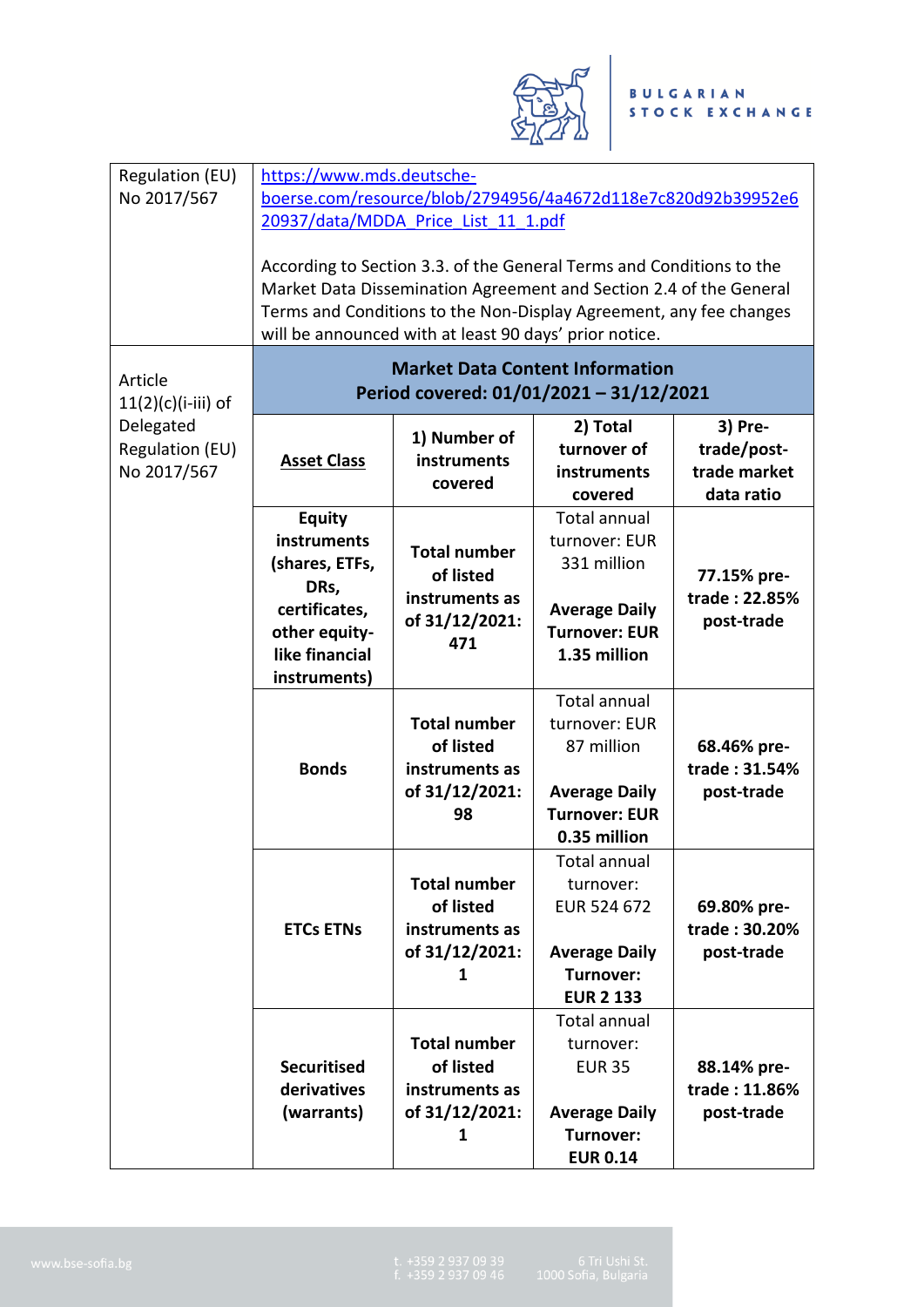

| Article<br>$11(2)(c)(iv)$ of<br>Delegated<br>Regulation (EU)<br>No 2017/567       | Information on any data provided<br>in addition to market data                                                                                                                                                                                                 | At the website of the exclusive<br>market data provider of BSE -<br><b>Deutsche Boerse:</b><br>https://www.mds.deutsche-<br>boerse.com/mds-en/real-time-<br>data/agreements<br>The menu on the left hand side<br>provides direct links to additional<br>information like                                                                                                          |
|-----------------------------------------------------------------------------------|----------------------------------------------------------------------------------------------------------------------------------------------------------------------------------------------------------------------------------------------------------------|-----------------------------------------------------------------------------------------------------------------------------------------------------------------------------------------------------------------------------------------------------------------------------------------------------------------------------------------------------------------------------------|
|                                                                                   |                                                                                                                                                                                                                                                                | • Product sheets<br>• Guidelines<br>• Vendor list, etc.                                                                                                                                                                                                                                                                                                                           |
|                                                                                   |                                                                                                                                                                                                                                                                | Information about the additional<br>data services provided by<br><b>Bulgarian Stock Exchange may be</b><br>found at the BSE website:<br>https://www.bse-<br>sofia.bg/bg/data-dissemination-<br>and-certificates<br>and<br>http://rss.bse-sofia.bg/                                                                                                                                |
| Article<br>$11(2)(c)(v)$ of<br>Delegated<br><b>Regulation (EU)</b><br>No 2017/567 | Date of the last licence fee<br>adaption for market data<br>provided                                                                                                                                                                                           | Announcement: 30/07/2021<br>Effective date: 01/01/2022                                                                                                                                                                                                                                                                                                                            |
| Article 11(2)(d)<br>of Delegated                                                  | <b>Total Market Data Revenue (EUR)</b>                                                                                                                                                                                                                         | <b>MIC: XBUL</b><br>EUR 376 thsd                                                                                                                                                                                                                                                                                                                                                  |
| Regulation (EU)                                                                   | <b>Market Data Revenues as a</b>                                                                                                                                                                                                                               | <b>MIC: XBUL</b>                                                                                                                                                                                                                                                                                                                                                                  |
| No 2017/567                                                                       | proportion of total Revenues (%)                                                                                                                                                                                                                               | 5.50%                                                                                                                                                                                                                                                                                                                                                                             |
| Article 11(2)(e)<br>of Delegated                                                  | Information on cost accounting methodology: year 2021                                                                                                                                                                                                          |                                                                                                                                                                                                                                                                                                                                                                                   |
| <b>Regulation (EU)</b><br>No 2017/567                                             | Information on how the price was<br>set, including the cost accounting<br>methodologies used and<br>information about the specific<br>principles according to which<br>direct and variable joint costs are<br>allocated and fixed joint costs are<br>appointed | BSE has established an internal<br>cost allocation model that<br>allocates revenue and cost to<br>specific products within the<br>defined business units of the<br>exchange. The production and<br>dissemination of market data is to<br>large extent performed using the<br>same systems and infrastructure<br>as for facilitating the trade<br>execution services. BSE uses the |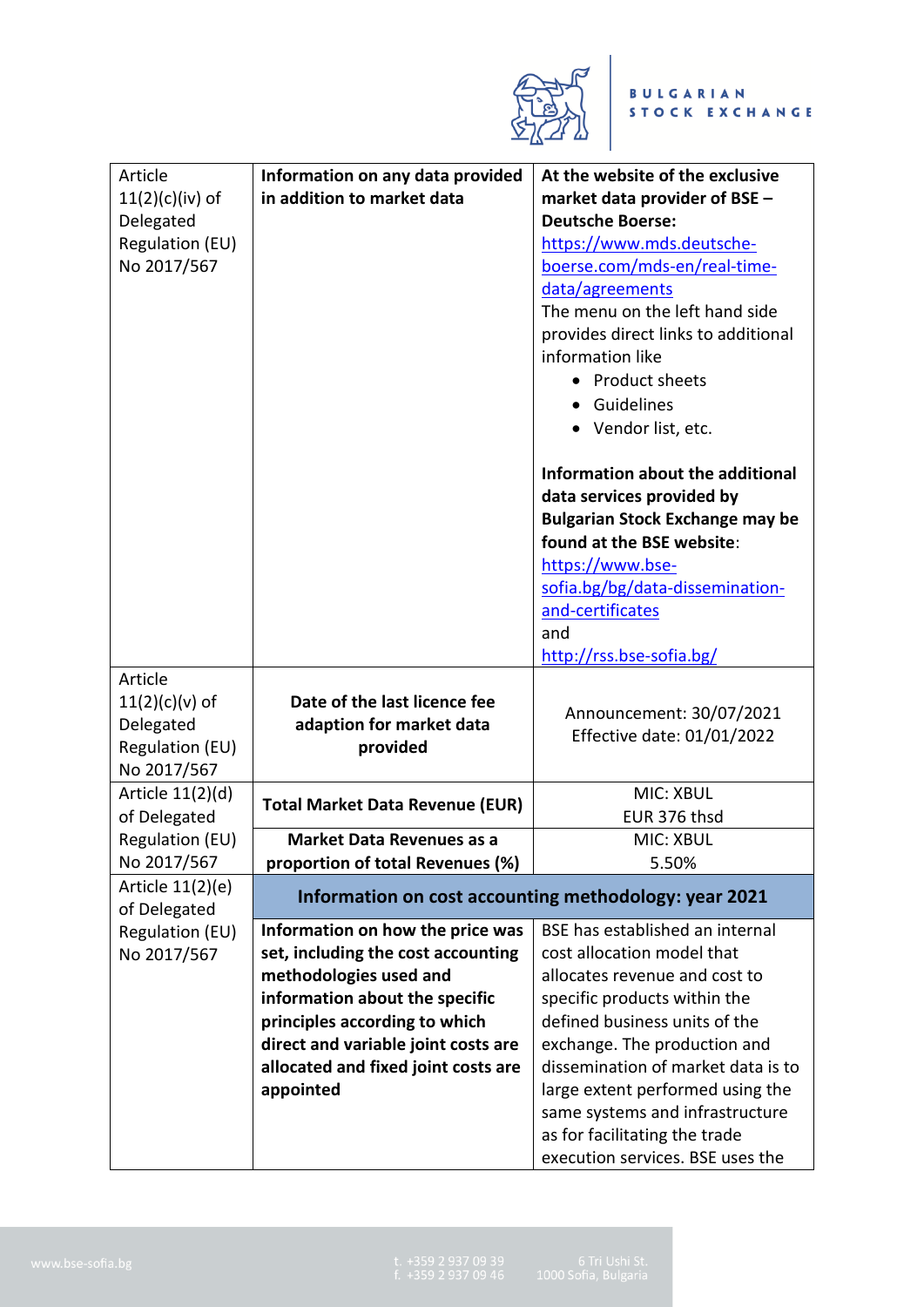

## BULGARIAN<br>STOCK EXCHANGE

|  | XETRA trading system, operated<br>by Deutsche Boerse, and Deutsche<br>Boerse are the exclusive market<br>data provider for BSE to foreign<br>data-vendors. Hence a large part<br>of the costs of the two business<br>units are joint costs. BSE market<br>data fees are reflecting the<br>underlying costs accordingly,<br>leaving a reasonable margin in line<br>with the margin of the overall<br>business of BSE. |
|--|----------------------------------------------------------------------------------------------------------------------------------------------------------------------------------------------------------------------------------------------------------------------------------------------------------------------------------------------------------------------------------------------------------------------|
|  | Prices charged for the real-time<br>market data provided by BSE and<br>Deutsche Boerse are derived based                                                                                                                                                                                                                                                                                                             |
|  | on fair and reasonable terms to                                                                                                                                                                                                                                                                                                                                                                                      |
|  | recover costs incurred for the                                                                                                                                                                                                                                                                                                                                                                                       |
|  | whole process of creating and                                                                                                                                                                                                                                                                                                                                                                                        |
|  | distributing market data plus a                                                                                                                                                                                                                                                                                                                                                                                      |
|  | reasonable margin:                                                                                                                                                                                                                                                                                                                                                                                                   |
|  | Key direct costs:                                                                                                                                                                                                                                                                                                                                                                                                    |
|  | • Staff costs                                                                                                                                                                                                                                                                                                                                                                                                        |
|  | • Depreciation and amortization                                                                                                                                                                                                                                                                                                                                                                                      |
|  | • Market<br>data<br>technology                                                                                                                                                                                                                                                                                                                                                                                       |
|  | platform operating costs                                                                                                                                                                                                                                                                                                                                                                                             |
|  | Remuneration to the Deutsche                                                                                                                                                                                                                                                                                                                                                                                         |
|  | Boerse in their capacity of an                                                                                                                                                                                                                                                                                                                                                                                       |
|  | exclusive market data provider                                                                                                                                                                                                                                                                                                                                                                                       |
|  | for BSE to foreign vendors (net                                                                                                                                                                                                                                                                                                                                                                                      |
|  | revenue share)<br>Key indirect costs:                                                                                                                                                                                                                                                                                                                                                                                |
|  | Property costs<br>٠                                                                                                                                                                                                                                                                                                                                                                                                  |
|  | IT infrastructure costs                                                                                                                                                                                                                                                                                                                                                                                              |
|  |                                                                                                                                                                                                                                                                                                                                                                                                                      |
|  | <b>MIFIR documentation on RCB</b>                                                                                                                                                                                                                                                                                                                                                                                    |
|  | principles and methodology                                                                                                                                                                                                                                                                                                                                                                                           |
|  | https://www.mds.deutsche-                                                                                                                                                                                                                                                                                                                                                                                            |
|  | boerse.com/resource/blob/13348                                                                                                                                                                                                                                                                                                                                                                                       |
|  | 38/ce495d1cfc2115dcb9bdf00579                                                                                                                                                                                                                                                                                                                                                                                        |